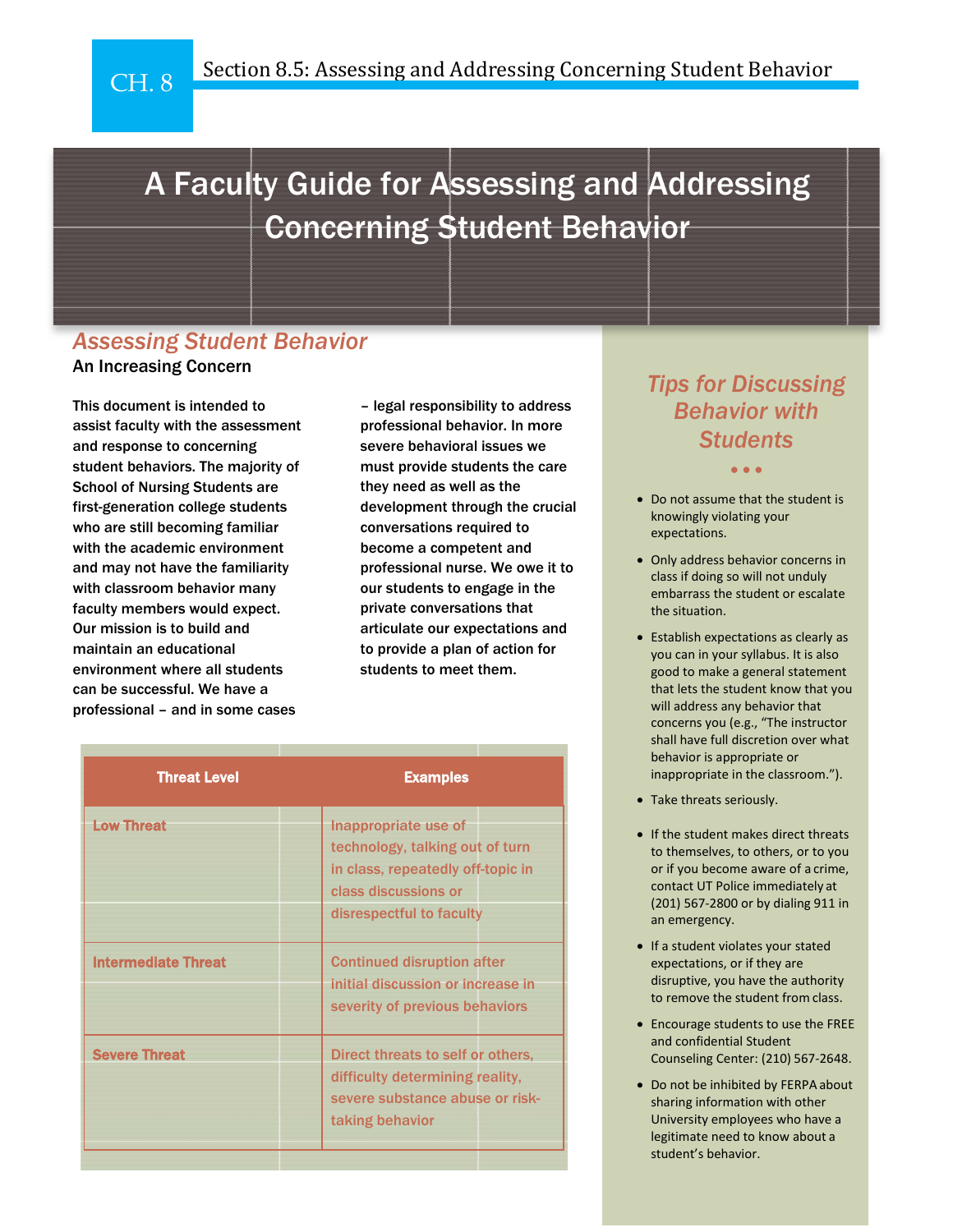## Section 8.5: Assessing and Addressing Concerning Student Behavior

# *Addressing Student Behavior*

### The Faculty Responsibility

 $CH 8$ 

The best way to handle low-level threats is to address the behavior immediately as it occurs. However, just as a major tenant of leadership is to praise in public and criticize in private, these conversations should be done privately and focus on the specific behavior of the student. Inform the student that their behavior is inappropriate and provide specific expectations you have for them to change. If you wish to send an email with guidance it can keep the student from becoming overly defensive. Before acting, ask yourself how you would want to be addressed if the roles were reversed.

In the case of more severe behavior issues, it is important to consult with offices that can assist on campus before acting – unless the issue is an emergency. Helpful offices and their contact information are listed below.

If ever you perceive a student to be an immediate threat to themselves or others, your first course of action is to call 911 and report this information. You have a legal responsibility to report concerning behavior.

| <b>Threat Level</b>        | <b>Response</b>                                                                                                                                                                                                                                                                                                |
|----------------------------|----------------------------------------------------------------------------------------------------------------------------------------------------------------------------------------------------------------------------------------------------------------------------------------------------------------|
| <b>Low Threat</b>          | Address the situation as it<br>occurs in class unless a private<br>conversation after class is more<br>appropriate                                                                                                                                                                                             |
| <b>Intermediate Threat</b> | Readdress with the student or<br>call the Student Success Center<br>for additional consultation                                                                                                                                                                                                                |
| <b>Severe Threat</b>       | <b>Consult with the Student</b><br>Success Center and/or Mr. John<br><b>Kaulfus, Senior Director of</b><br><b>Student Success and Title IX</b><br>Director - kaulfus@uthscsa.edu.<br>If the student is perceived to be<br>an immediate threat to harm<br>themselves or others, call 911<br><i>immediatelv.</i> |

*The following offices can assist with student behavior issues:*

> Student Counseling Center *(210) 567-2648 Room 101F Medical Building*

Office of Student Success and Title IX

*Mr. John Kaulfus (210) 567-2982 [kaulfus@uthscsa.edu](mailto:kaulfus@uthscsa.edu)*

#### UTHSCSA Police Department

*Non-emergency: (210) 567-2800, option 3 Emergency 911*

Student Health Center

*(210) 567-9355 [shc@uthscsa.edu](mailto:shc@uthscsa.edu) 1.422 Nursing Building*

#### SON Student Success Center

*(210) 567-5892 1.118 Nursing Building*

*Dr. David Byrd [byrdda@uthscsa.edu](mailto:byrdda@uthscsa.edu)*

*Dr. Vanessa Meling [meling@uthscsa.edu](mailto:meling@uthscsa.edu)*